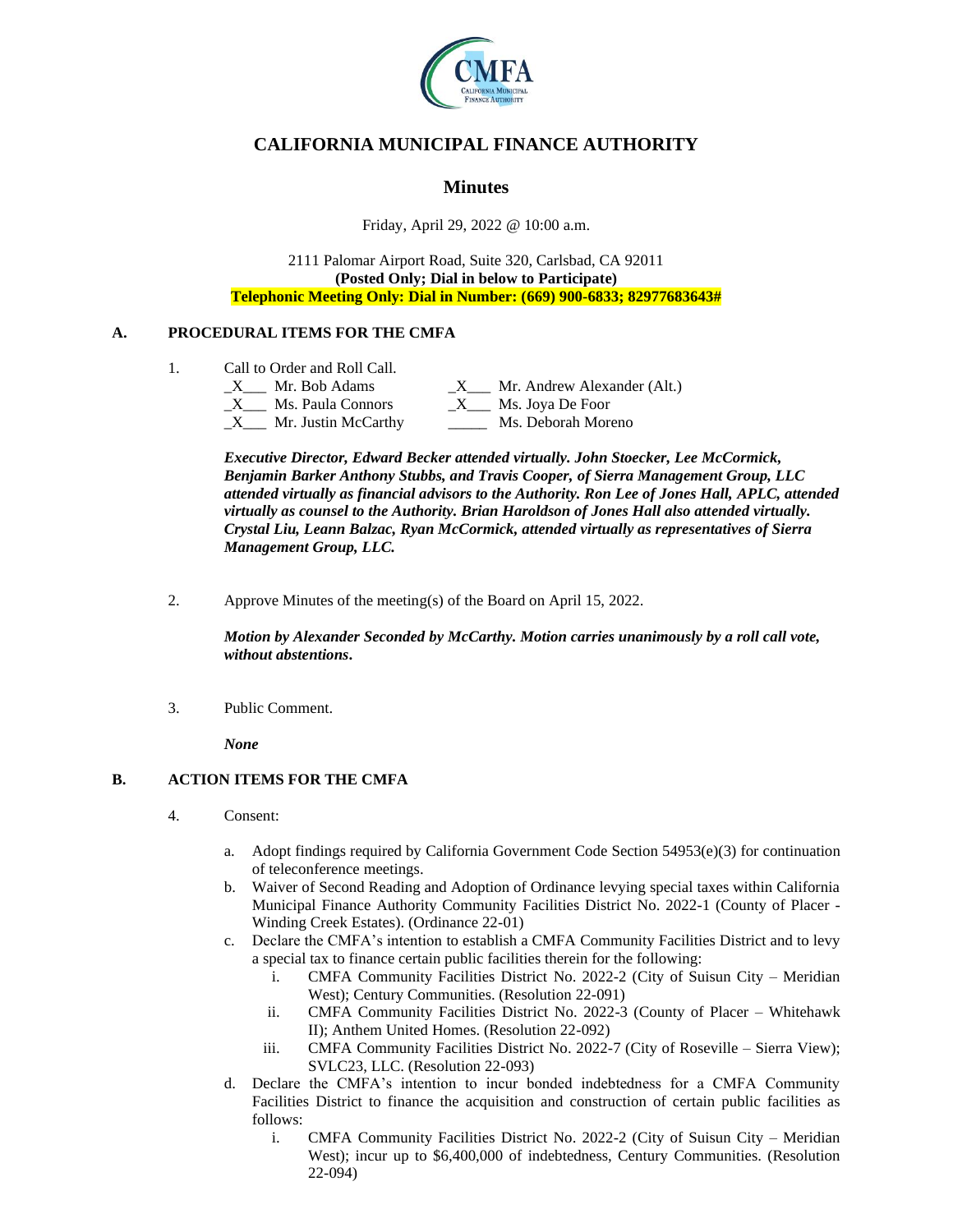- ii. CMFA Community Facilities District No. 2022-3 (County of Placer Whitehawk II); incur up to \$7,100,000 of indebtedness, Anthem United Homes. (Resolution 22- 095)
- iii. CMFA Community Facilities District No. 2022-7 (City of Roseville Sierra View Country Club); incur up to \$4,600,000 of indebtedness, SVLC23, LLC. (Resolution 22-096)

### *Motion by Adams Seconded by De Floor. Motion carries unanimously by a roll call vote, without abstentions***.**

- 5. Declare the CMFA's intent to incur tax-exempt and/or taxable obligations to finance the following projects and other related actions:
	- a. 750 Oddstad LP, a California Limited Partnership, (Pacific Oaks Senior Apartments), City of Pacifica, County of San Mateo; issue up to \$25,000,000 in tax-exempt and/or taxable revenue bonds. (Resolution 22-097)

### *Motion by McCarthy Seconded by Alexander. Motion carries unanimously by a roll call vote, without abstentions***.**

- 6. Authorize the issuance of revenue bonds or other obligations to finance or refinance the following projects, the execution and delivery of related documents, and other related actions:
	- a. 2116 Brush, L.P., A California Limited Partnership, (Villa Oakland Apartments), City of Oakland, County of Alameda; issue up to \$40,000,000 in tax-exempt and/or taxable revenue bonds. (Resolution 22-098)

#### *Motion by Adams Seconded by McCarthy. Motion carries unanimously by a roll call vote, without abstentions***.**

b. Mercy Housing California 107, L.P., a California limited partnership, (Villa St. Joseph Apartments), City of Orange, County of Orange; issue up to \$30,000,000 in tax-exempt and/or taxable revenue bonds. (Resolution 22-099)

#### *Motion by Alexander Seconded by De Foor. Motion carries unanimously by a roll call vote, without abstentions***.**

c. Tiburon Place, L.P., a California limited partnership, (Tiburon Place Apartments), City of San Luis Obispo, County of San Luis Obispo; issue up to \$22,000,000 in tax-exempt and/or taxable revenue bonds. (Resolution 22-100)

### *Motion by McCarthy Seconded by De Foor. Motion carries unanimously by a roll call vote, without abstentions*

*Reconsider and reapprove item 6 c. Motion by Adams Seconded by McCarthy. Motion carries unanimously by a roll call vote, without abstentions*

d. Wheatland Pacific Associates, a California limited partnership, (Bear Ridge Family Apartments), City of Wheatland, County of Yuba; issue up to \$25,000,000 in tax-exempt and/or taxable revenue bonds. (Resolution 22-101)

### *Motion by Adams Seconded by Alexander. Motion carries unanimously by a roll call vote, without abstentions***.**

e. Orland Family Associates, a California Limited Partnership, (Woodward Family Apartments), City of Orland, County of Glenn; issue up to \$20,000,000 in tax-exempt and/or taxable revenue bonds. (Resolution 22-102)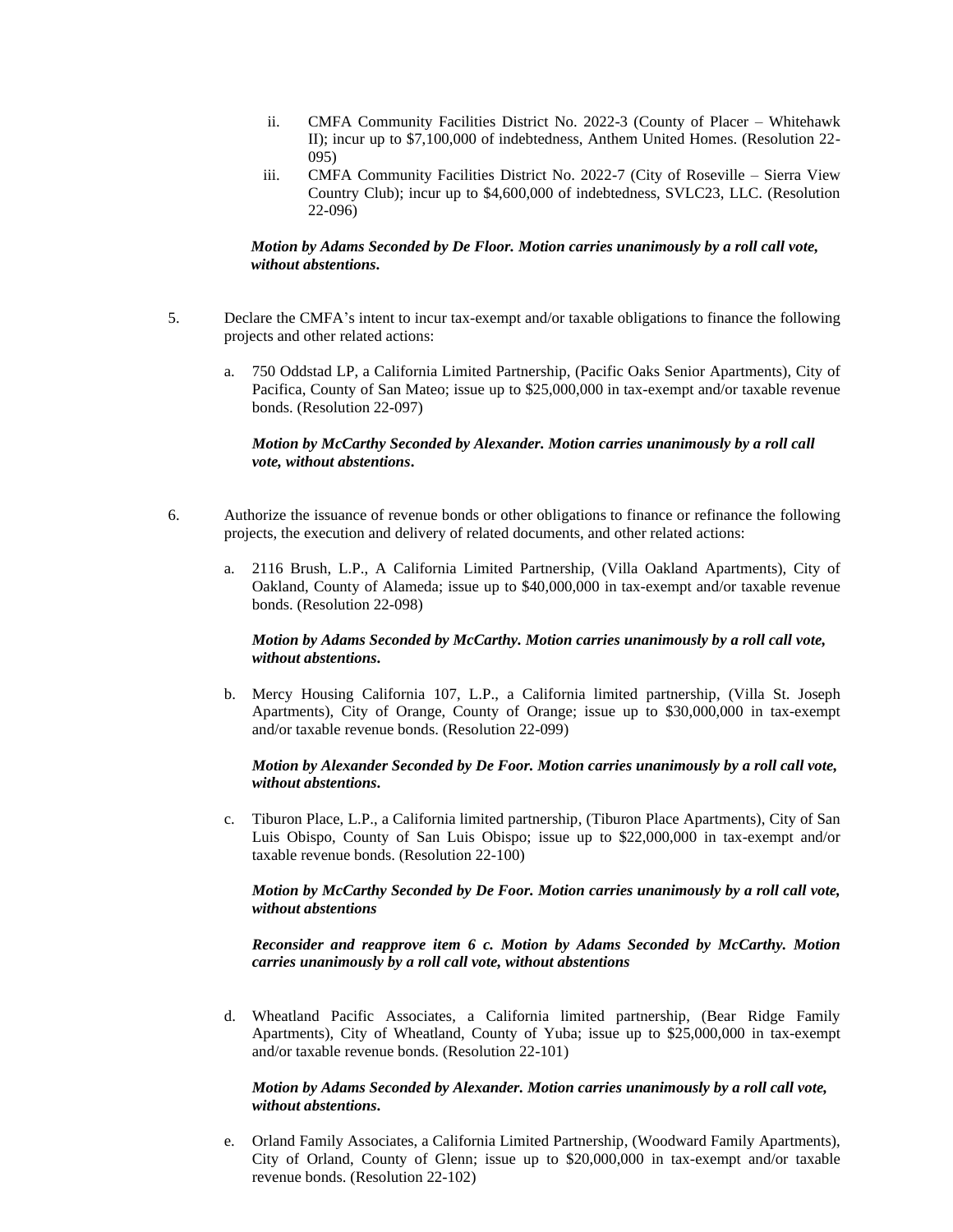#### *Debbie Moreno joined the meeting.*

*Debbie Moreno left the meeting.* 

*Motion by Adams Seconded by Alexander. Motion carries unanimously by a roll call vote, without abstentions***.**

f. 2400 Long Beach, LP, a California limited partnership, (2400 Long Beach Apartments), City of Long Beach, County of Los Angeles; up to \$60,000,000 in tax-exempt and/or taxable revenue bonds. (Resolution 22-103)

### *Motion by McCarthy Seconded by Adams. Motion carries unanimously by a roll call vote, without abstentions***.**

g. UP Northstar, LP (Northstar Courts Apartments), City of Hanford, County of Kings; issue up to \$19,131,646 in tax-exempt and/or taxable revenue bonds. (Resolution 22-104)

#### *Motion by Alexander Seconded by Adams. Motion carries unanimously by a roll call vote, without abstentions***.**

h. Central Terrace LP, a California limited partnership, (Central Terrace Apartments), City of Oxnard, County of Ventura; issue up to \$44,288,038 in tax-exempt and/or taxable revenue bonds. (Resolution 22-105)

#### *Motion by Adams Seconded by De Foor. Motion carries unanimously by a roll call vote, without abstentions***.**

i. Mercy Housing California 72, L.P., (Sycamore Street Commons/ La Playa Apartments), City of Santa Cruz, County of Santa Cruz; issue up to \$30,476,000 in tax-exempt and/or taxable revenue bonds. (Resolution 22-106)

#### *Motion by Alexander Seconded by McCarthy. Motion carries unanimously by a roll call vote, without abstentions***.**

j. Village at Madrone, LP, (Village at Madrone Apartments), City of Morgan Hill, County of Santa Clara; issue up to \$115,000,000 in tax-exempt and/or taxable revenue bonds. (Resolution 22-107)

### *Motion by Adams Seconded by Alexander. Motion carries unanimously by a roll call vote, without abstentions***.**

k. Orland Senior Associates, a California Limited Partnership, (Liberty Bell Courtyards Apartments), City of Orland, County of Glenn; issue up to \$10,000,000 in tax-exempt and/or taxable revenue bonds. (Resolution 22-108)

### *Motion by Adams Seconded by McCarthy. Motion carries unanimously by a roll call vote, without abstentions***.**

l. Sugar Pine Housing Partners, L.P., (Sugar Pine Village Apartments), City of South Lake Tahoe, County of El Dorado; issue up to \$35,174,153 in tax-exempt and/or taxable revenue bonds. (Resolution 22-109)

### *Motion by De Foor Seconded by Alexander. Motion carries unanimously by a roll call vote, without abstentions***.**

m. Alturas US Forest Service, City of Alturas, County of Modoc; issue up to \$10,000,000 in taxexempt and/or taxable revenue bonds. (Resolution 22-110)

### *Motion by McCarthy Seconded by Alexander. Motion carries unanimously by a roll call vote, without abstentions***.**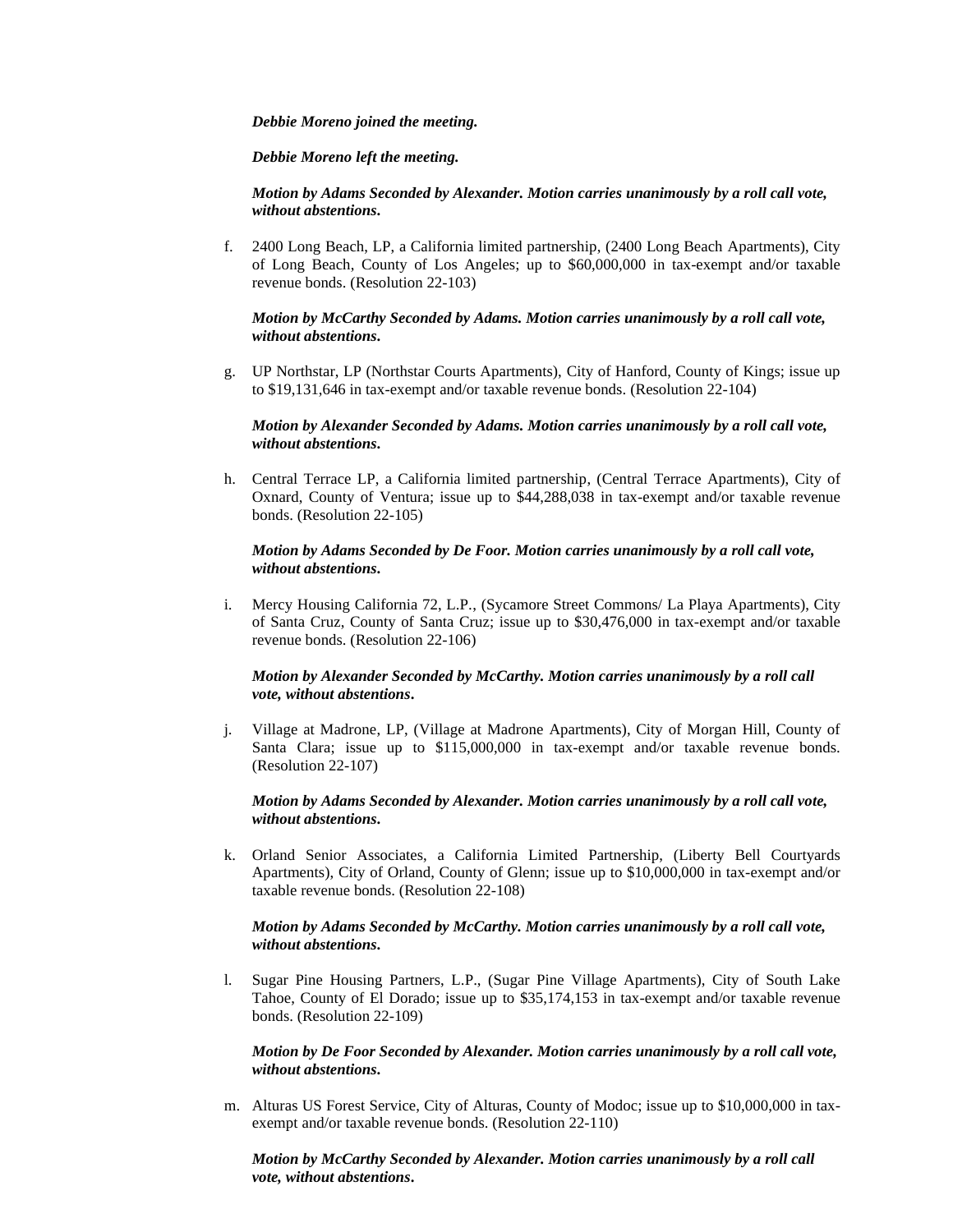7. Authorize the issuance and sale of special tax revenue bonds (BOLD Series 2022) in an amount not to exceed \$11,500,000 for and on behalf of CMFA Community Facilities District No. 2020-6 (County of Placer – PV 400) and approve related agreements and actions. (Resolution 22-111)

### *Motion by Alexander Seconded by De Foor. Motion carries unanimously by a roll call vote, without abstentions***.**

8. Authorize the issuance and sale of special tax revenue bonds (BOLD Program Series 2022A) in an amount not to exceed \$9,500,000, and related issuance and purchase of special tax bonds issued for and on behalf of CFD No. 2021-16 (City of Fairfield – Monte Verde) in an amount not to exceed \$6,310,000, and CFD No. 2021-19 (City of Rancho Cordova – Douglas 98, Phase 3) in an amount not to exceed \$3,190,000 and approving related agreements and actions. (Resolution 22- 112)

> *Motion by Adams Seconded by Alexander. Motion carries unanimously by a roll call vote, without abstentions***.**

## **C. INFORMATIONAL ITEMS FOR THE CMFA**

- 9. Administrative Issues.
	- a. Executive Director Report
	- b. Marketing Update
	- c. Membership Update
	- d. Transaction Update
	- e. Legislative Update
	- f. Legal Update

*Discussed SB-165 report which was filed and available for the Board to review on the CMFA Website.*

10. Adjournment.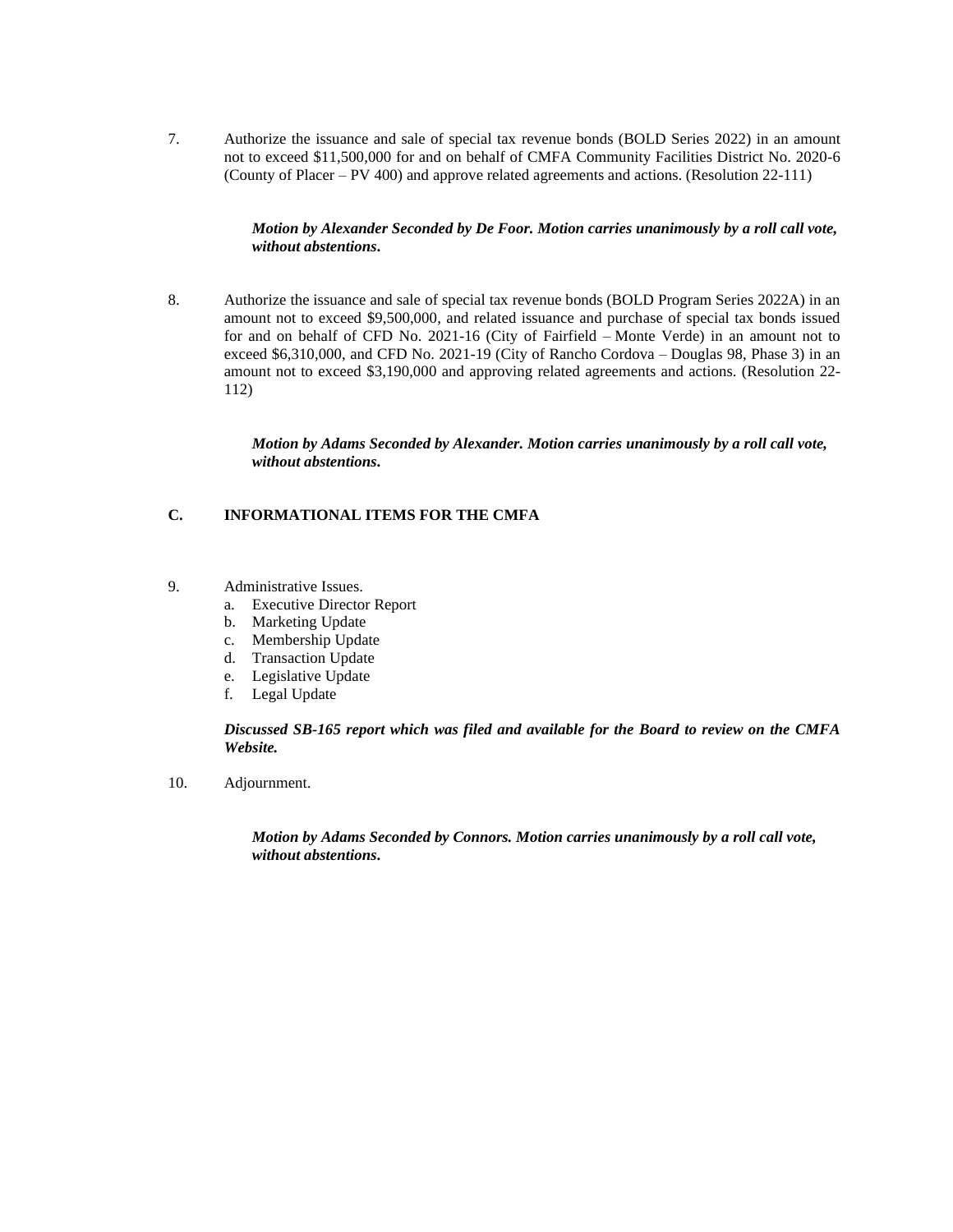

# **CMFA SPECIAL FINANCE AGENCY**

## **Minutes**

Friday, April 29, 2022 @ 10:00 a.m.

2111 Palomar Airport Road, Suite 320, Carlsbad, CA 92011 **(Posted Only; Dial in below to Participate) Telephonic Meeting Only: Dial in Number: (669) 900-6833; 82977683643 #**

The following agenda will be repeated for each of the above-named public agencies:

## **A. PROCEDURAL ITEMS FOR EACH AGENCY**

1. Call to Order and Roll Call.

| Mr. Bob Adams       | Mr. Andrew Alexander (Alt.) |
|---------------------|-----------------------------|
| Ms. Paula Connors   | Ms. Joya De Foor            |
| Mr. Justin McCarthy | Ms. Deborah Moreno          |

*Executive Director, Edward Becker attended virtually. John Stoecker, Lee McCormick, Benjamin Barker Anthony Stubbs, and Travis Cooper, of Sierra Management Group, LLC attended virtually as financial advisors to the Authority. Ron Lee of Jones Hall, APLC, attended virtually as counsel to the Authority. Brian Haroldson of Jones Hall also attended virtually. Crystal Liu, Leann Balzac, Ryan McCormick, attended virtually as representatives of Sierra Management Group, LLC.*

2. Approve Minutes of the meeting(s) of the Board on April 8, 2022.

*Motion by De Floor Seconded by McCarthy. Motion carries unanimously by a roll call vote, without abstentions***.**

3. Public Comment.

*None*

## **B. ACTION ITEMS FOR EACH AGENCY**

- 4. Consent:
	- a. Adopt findings required by California Government Code Section 54953(e)(3) for continuation of teleconference meetings.

*Motion by Alexander Seconded by McCarthy. Motion carries unanimously by a roll call vote, without abstentions***.**

# **C. INFORMATIONAL ITEMS FOR EACH AGENCY**

5. Adjournment.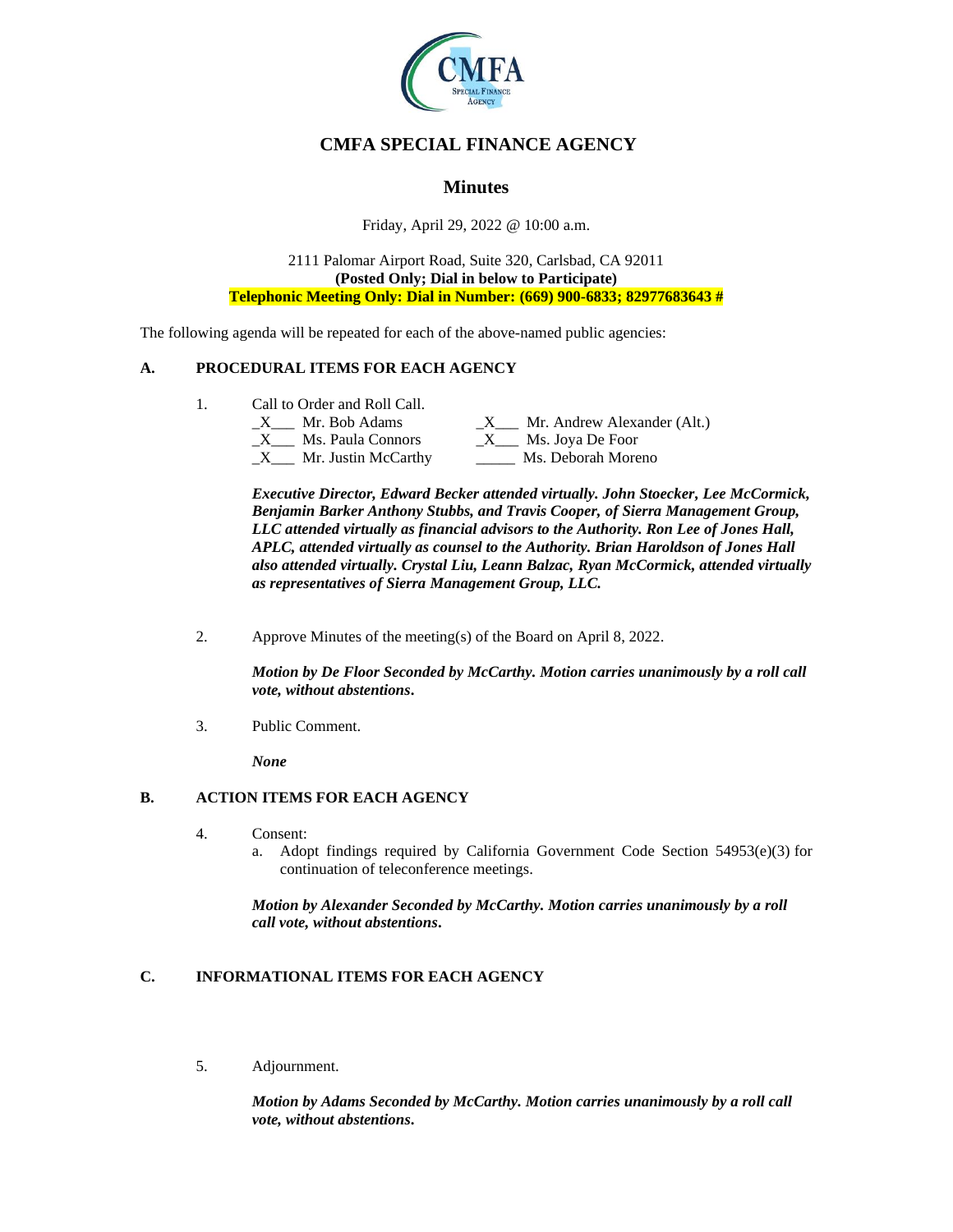

# **CMFA SPECIAL FINANCE AGENCY I**

# **Minutes**

Friday, April 29, 2022 @ 10:00 a.m.

2111 Palomar Airport Road, Suite 320, Carlsbad, CA 92011 **(Posted Only; Dial in below to Participate) Telephonic Meeting Only: Dial in Number: (669) 900-6833; 82977683643 #**

The following agenda will be repeated for each of the above-named public agencies:

## **A. PROCEDURAL ITEMS FOR EACH AGENCY**

1. Call to Order and Roll Call.

| Mr. Bob Adams       | Mr. Andrew Alexander (Alt.) |
|---------------------|-----------------------------|
| Ms. Paula Connors   | Ms. Joya De Foor            |
| Mr. Justin McCarthy | Ms. Deborah Moreno          |

*Executive Director, Edward Becker attended virtually. John Stoecker, Lee McCormick, Benjamin Barker Anthony Stubbs, and Travis Cooper, of Sierra Management Group, LLC attended virtually as financial advisors to the Authority. Ron Lee of Jones Hall, APLC, attended virtually as counsel to the Authority. Brian Haroldson of Jones Hall also attended virtually. Crystal Liu, Leann Balzac, Ryan McCormick, attended virtually as representatives of Sierra Management Group, LLC.*

2. Approve Minutes of the meeting(s) of the Board on April 8, 2022.

*Motion by De Floor Seconded by McCarthy. Motion carries unanimously by a roll call vote, without abstentions***.**

3. Public Comment.

*None*

## **B. ACTION ITEMS FOR EACH AGENCY**

- 4. Consent:
	- a. Adopt findings required by California Government Code Section  $54953(e)(3)$  for continuation of teleconference meetings.

*Motion by Alexander Seconded by McCarthy. Motion carries unanimously by a roll call vote, without abstentions***.**

# **C. INFORMATIONAL ITEMS FOR EACH AGENCY**

5. Adjournment.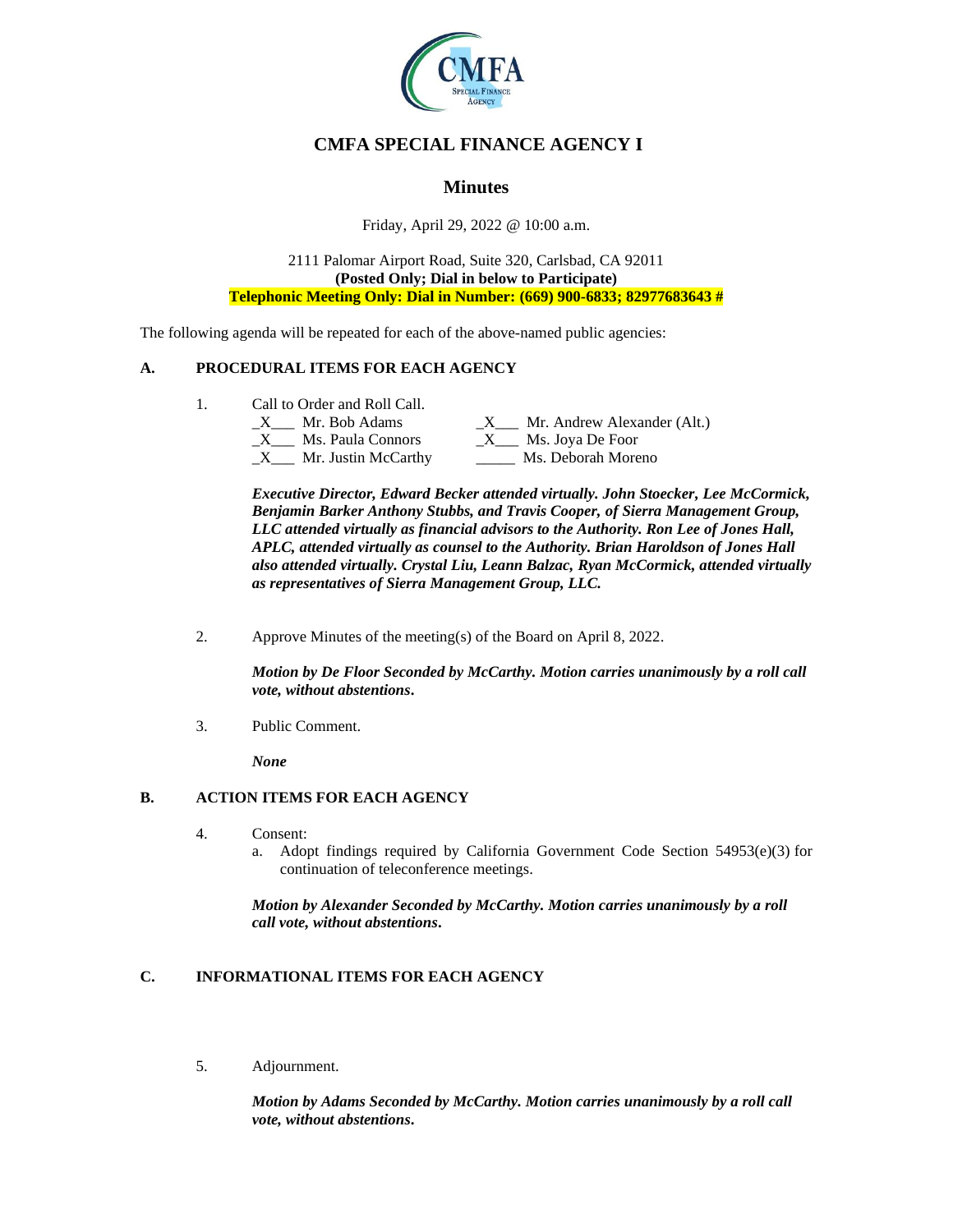

# **CMFA SPECIAL FINANCE AGENCY VII**

# **Minutes**

Friday, April 29, 2022 @ 10:00 a.m.

2111 Palomar Airport Road, Suite 320, Carlsbad, CA 92011 **(Posted Only; Dial in below to Participate) Telephonic Meeting Only: Dial in Number: (669) 900-6833; 82977683643 #**

The following agenda will be repeated for each of the above-named public agencies:

## **A. PROCEDURAL ITEMS FOR EACH AGENCY**

1. Call to Order and Roll Call.

| Mr. Bob Adams          | Mr. Andrew Alexander (Alt.) |
|------------------------|-----------------------------|
| Ms. Paula Connors<br>X | Ms. Joya De Foor            |
| Mr. Justin McCarthy    | Ms. Deborah Moreno          |

*Executive Director, Edward Becker attended virtually. John Stoecker, Lee McCormick, Benjamin Barker Anthony Stubbs, and Travis Cooper, of Sierra Management Group, LLC attended virtually as financial advisors to the Authority. Ron Lee of Jones Hall, APLC, attended virtually as counsel to the Authority. Brian Haroldson of Jones Hall also attended virtually. Crystal Liu, Leann Balzac, Ryan McCormick, attended virtually as representatives of Sierra Management Group, LLC.*

2. Approve Minutes of the meeting(s) of the Board on April 8, 2022.

*Motion by De Floor Seconded by McCarthy. Motion carries unanimously by a roll call vote, without abstentions***.**

3. Public Comment.

*None*

## **B. ACTION ITEMS FOR EACH AGENCY**

- 4. Consent:
	- a. Adopt findings required by California Government Code Section  $54953(e)(3)$  for continuation of teleconference meetings.

*Motion by Alexander Seconded by McCarthy. Motion carries unanimously by a roll call vote, without abstentions***.**

# **C. INFORMATIONAL ITEMS FOR EACH AGENCY**

5. Adjournment.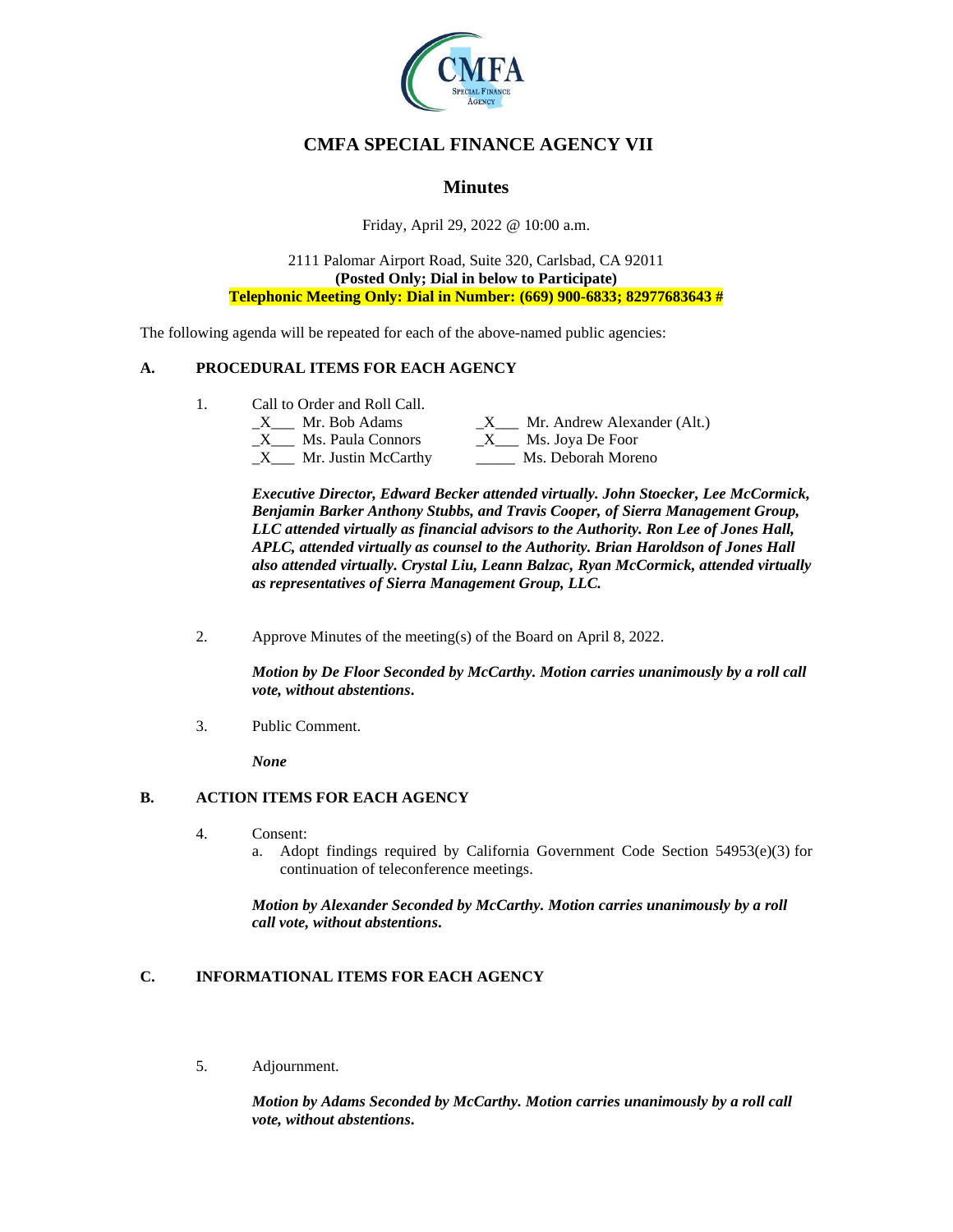

# **CMFA SPECIAL FINANCE AGENCY VIII**

# **Minutes**

Friday, April 29, 2022 @ 10:00 a.m.

2111 Palomar Airport Road, Suite 320, Carlsbad, CA 92011 **(Posted Only; Dial in below to Participate) Telephonic Meeting Only: Dial in Number: (669) 900-6833; 82977683643 #**

The following agenda will be repeated for each of the above-named public agencies:

## **A. PROCEDURAL ITEMS FOR EACH AGENCY**

1. Call to Order and Roll Call.

| Mr. Bob Adams          | Mr. Andrew Alexander (Alt.) |
|------------------------|-----------------------------|
| Ms. Paula Connors<br>X | Ms. Joya De Foor            |
| Mr. Justin McCarthy    | Ms. Deborah Moreno          |

*Executive Director, Edward Becker attended virtually. John Stoecker, Lee McCormick, Benjamin Barker Anthony Stubbs, and Travis Cooper, of Sierra Management Group, LLC attended virtually as financial advisors to the Authority. Ron Lee of Jones Hall, APLC, attended virtually as counsel to the Authority. Brian Haroldson of Jones Hall also attended virtually. Crystal Liu, Leann Balzac, Ryan McCormick, attended virtually as representatives of Sierra Management Group, LLC.*

2. Approve Minutes of the meeting(s) of the Board on April 8, 2022.

*Motion by De Floor Seconded by McCarthy. Motion carries unanimously by a roll call vote, without abstentions***.**

3. Public Comment.

*None*

## **B. ACTION ITEMS FOR EACH AGENCY**

- 4. Consent:
	- a. Adopt findings required by California Government Code Section  $54953(e)(3)$  for continuation of teleconference meetings.

*Motion by Alexander Seconded by McCarthy. Motion carries unanimously by a roll call vote, without abstentions***.**

# **C. INFORMATIONAL ITEMS FOR EACH AGENCY**

5. Adjournment.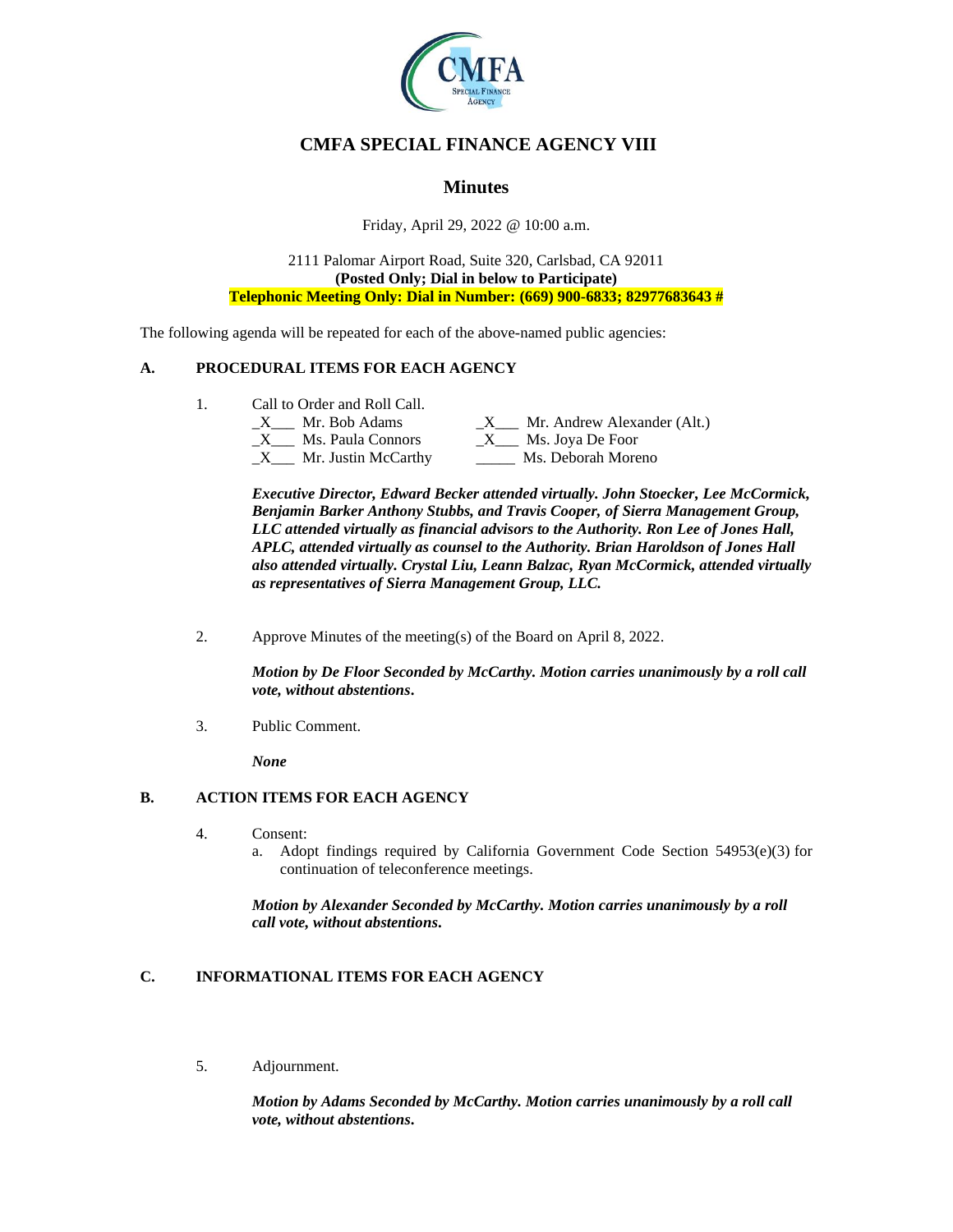

# **CMFA SPECIAL FINANCE AGENCY XII**

# **Minutes**

Friday, April 29, 2022 @ 10:00 a.m.

2111 Palomar Airport Road, Suite 320, Carlsbad, CA 92011 **(Posted Only; Dial in below to Participate) Telephonic Meeting Only: Dial in Number: (669) 900-6833; 82977683643 #**

The following agenda will be repeated for each of the above-named public agencies:

## **A. PROCEDURAL ITEMS FOR EACH AGENCY**

1. Call to Order and Roll Call.

| Mr. Bob Adams          | Mr. Andrew Alexander (Alt.) |
|------------------------|-----------------------------|
| Ms. Paula Connors<br>X | Ms. Joya De Foor            |
| Mr. Justin McCarthy    | Ms. Deborah Moreno          |

*Executive Director, Edward Becker attended virtually. John Stoecker, Lee McCormick, Benjamin Barker Anthony Stubbs, and Travis Cooper, of Sierra Management Group, LLC attended virtually as financial advisors to the Authority. Ron Lee of Jones Hall, APLC, attended virtually as counsel to the Authority. Brian Haroldson of Jones Hall also attended virtually. Crystal Liu, Leann Balzac, Ryan McCormick, attended virtually as representatives of Sierra Management Group, LLC.*

2. Approve Minutes of the meeting(s) of the Board on April 8, 2022.

*Motion by De Floor Seconded by McCarthy. Motion carries unanimously by a roll call vote, without abstentions***.**

3. Public Comment.

*None*

## **B. ACTION ITEMS FOR EACH AGENCY**

- 4. Consent:
	- a. Adopt findings required by California Government Code Section  $54953(e)(3)$  for continuation of teleconference meetings.

*Motion by Alexander Seconded by McCarthy. Motion carries unanimously by a roll call vote, without abstentions***.**

# **C. INFORMATIONAL ITEMS FOR EACH AGENCY**

5. Adjournment.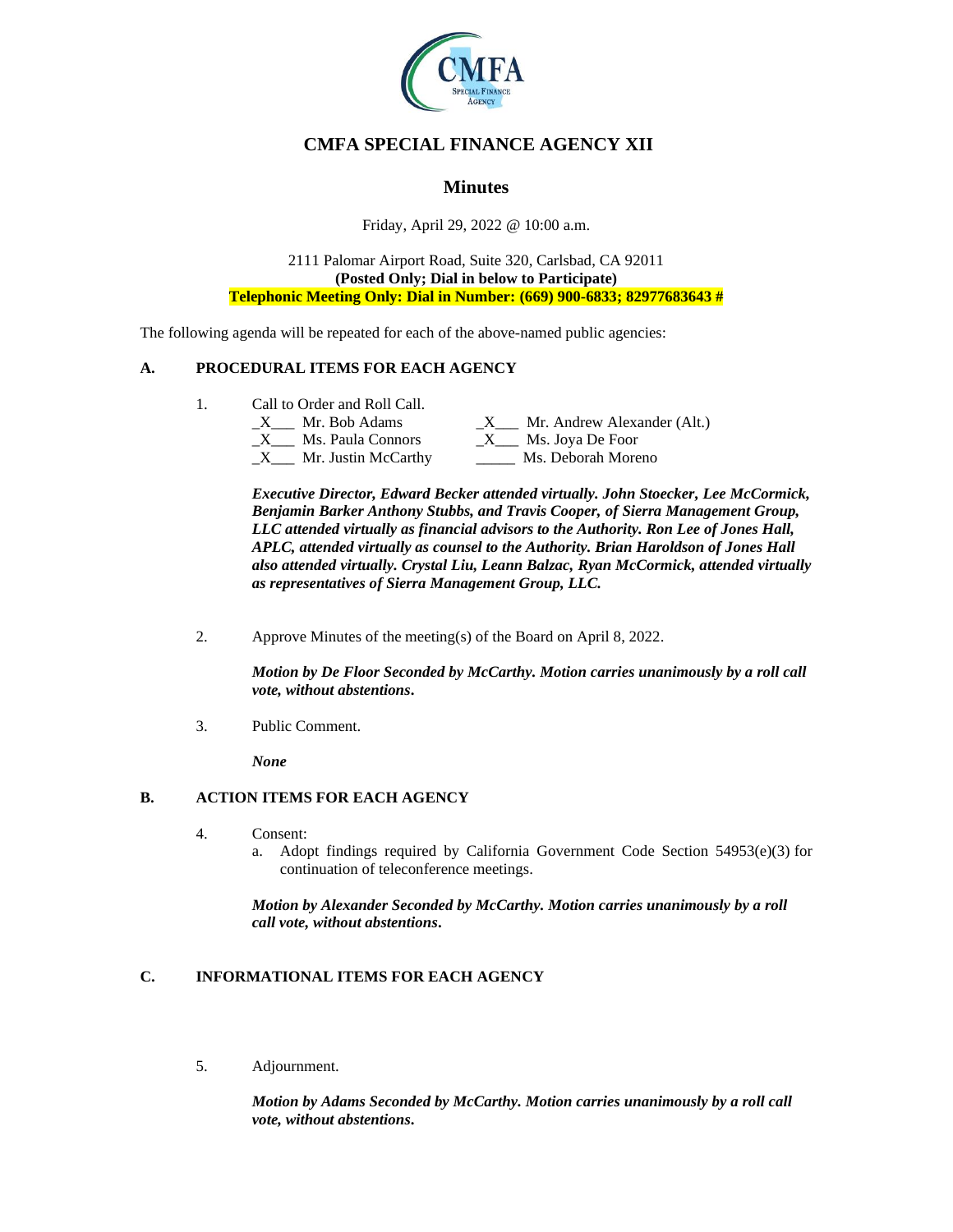

# **CALIFORNIA FOUNDATION FOR STRONGER COMMUNITIES**

## **Minutes**

Friday, April 29, 2022 @ 10:00 a.m.

2111 Palomar Airport Road, Suite 320, Carlsbad, CA 92011 **(Posted Only; Dial in below to Participate) Telephonic Meeting Only: Dial in Number: (669) 900-6833; 82977683643 #**

## **A. PROCEDURAL ITEMS FOR THE CFSC**

- 1. Call to Order and Roll Call.<br>
X<sub>11</sub> Mr. Bob Adams
	- $\_X$   $\_$  Mr. Andrew Alexander (Alt.)  $X$ <sub>\_\_\_</sub> Ms. Paula Connors  $X$ <sub>\_\_\_</sub> Ms. Joya De Foor \_X\_\_\_ Mr. Justin McCarthy \_\_\_\_\_ Ms. Deborah Moreno

*Executive Director, Edward Becker attended virtually. John Stoecker, Lee McCormick, Benjamin Barker Anthony Stubbs, and Travis Cooper, of Sierra Management Group, LLC attended virtually as financial advisors to the Authority. Ron Lee of Jones Hall, APLC, attended virtually as counsel to the Authority. Brian Haroldson of Jones Hall also attended virtually. Crystal Liu, Leann Balzac, Ryan McCormick, attended virtually as representatives of Sierra Management Group, LLC.*

2. Approve Minutes of the meeting(s) of the Board on April 8, 2022.

*Motion by Connors Seconded by Adams Motion carries unanimously by a roll call vote, without abstentions***.**

3. Public Comment.

*None*

#### **B. ACTION ITEMS FOR THE CFSC**

- 4. Consent:
	- a. Adopt findings required by California Government Code Section  $54953(e)(3)$  for continuation of teleconference meetings.

*Motion by Adams Seconded by De Foor. Motion carries unanimously by a roll call vote, without abstentions***.**

5. Discuss and Approve Charitable Donation Recipients.

*The Board, by unanimous vote, approved a \$25,000 grant to Shelter From the Storm of Riverside County. Motion by McCarthy and Seconded by Connors; Motion carries unanimously by a roll call vote, without abstentions.*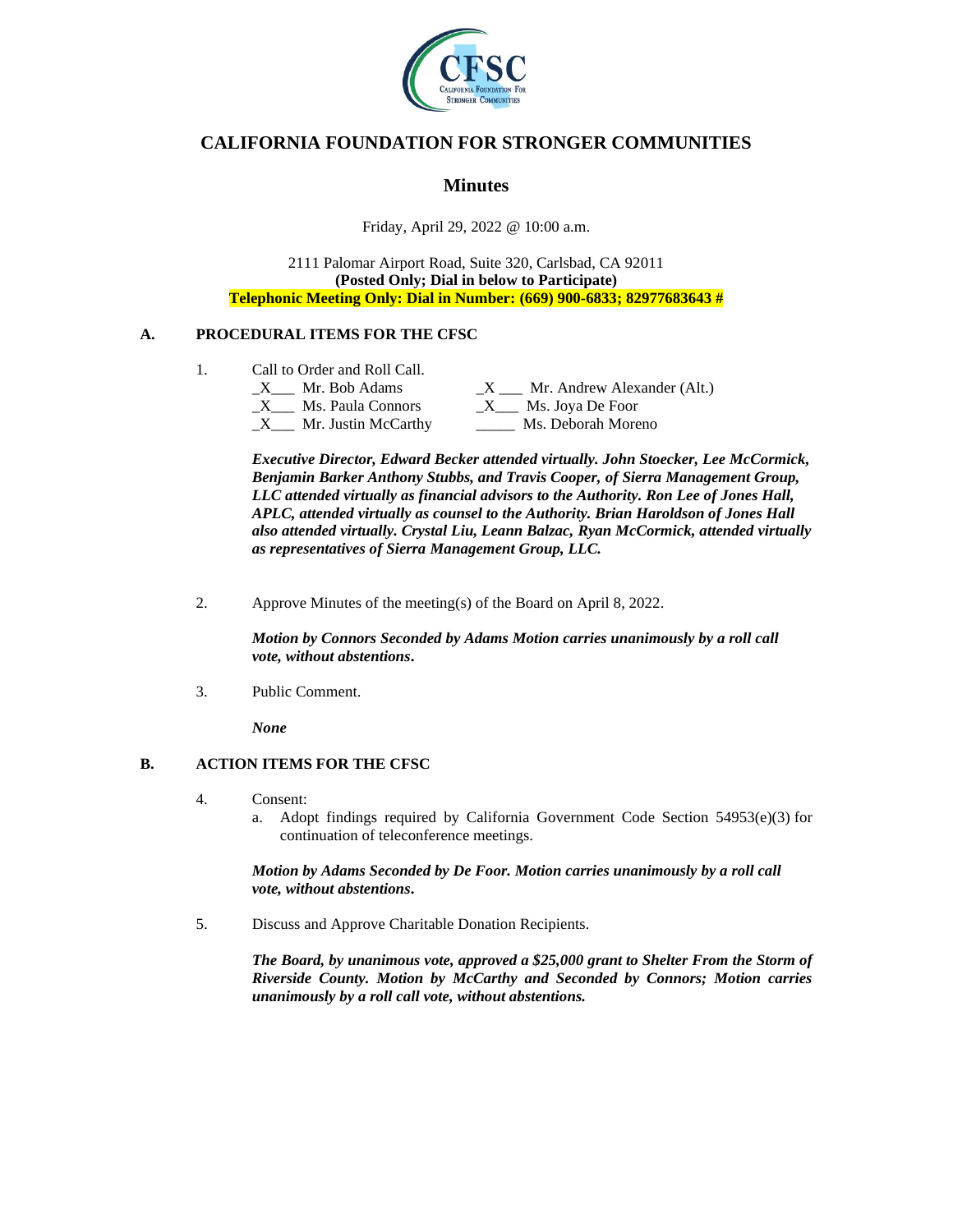# **C. INFORMATIONAL ITEMS FOR THE CFSC**

- 6. Treasurer's Report
- 7. Administrative Issues. a. Executive Director Report
- 8. Adjournment.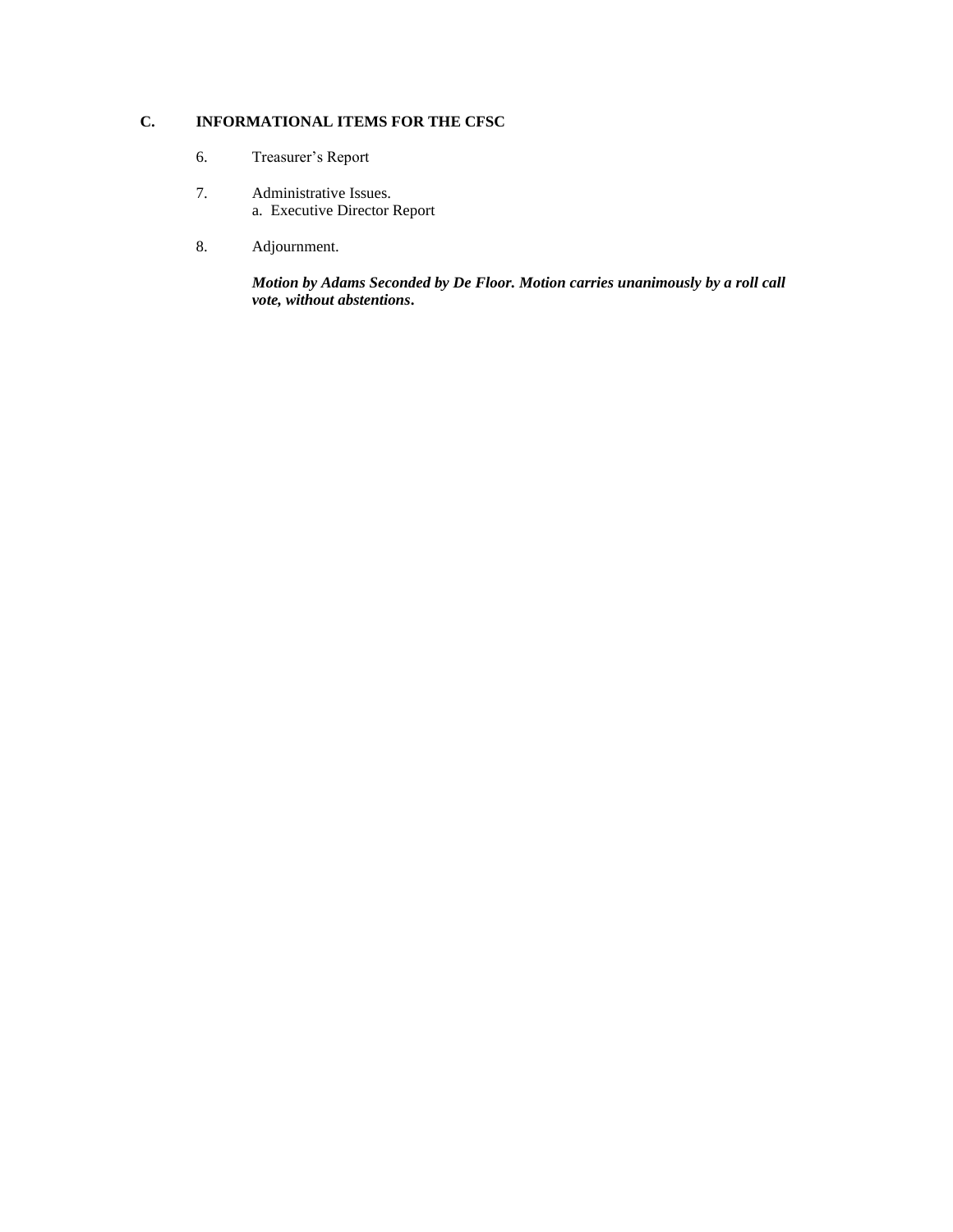

# **CALIFORNIA FOUNDATION FOR PUBLIC FACILITIES**

# **Minutes**

Friday, April 29, 2022 @ 10:00 a.m.

### 2111 Palomar Airport Road, Suite 320, Carlsbad, CA 92011 **(Posted Only; Dial in below to Participate) Telephonic Meeting Only: Dial in Number: (669) 900-6833 Access Code: 82977683643 #**

## **A. PROCEDURAL ITEMS FOR THE CFPF**

- 1. Call to Order and Roll Call.
	- $X$  Mr. Bob Adams  $X$  Mr. Andrew Alexander (Alt.)  $\_X$ <sub>\_\_\_</sub> Ms. Paula Connors  $\_X$   $\_$  Ms. Joya De Foor \_X\_\_\_ Mr. Justin McCarthy \_\_\_\_\_ Ms. Deborah Moreno

*Executive Director, Edward Becker attended virtually. John Stoecker, Lee McCormick, Benjamin Barker Anthony Stubbs, and Travis Cooper, of Sierra Management Group, LLC attended virtually as financial advisors to the Authority. Ron Lee of Jones Hall, APLC, attended virtually as counsel to the Authority. Brian Haroldson of Jones Hall also attended virtually. Crystal Liu, Leann Balzac, Kirsten Borgquist, attended virtually as representatives of Sierra Management Group, LLC.*

2. Approve Minutes of the meeting(s) of the Board on March 18, 2022.

*Motion by Connors Seconded by Adams. Motion carries unanimously by a roll call vote, without abstentions***.**

3. Public Comment.

*None*

## **B. ACTION ITEMS FOR THE CFPF**

- 4. Consent:
	- a. Adopt findings required by California Government Code Section 54953(e)(3) for continuation of teleconference meetings.

*Motion by Adams Seconded by Connors. Motion carries unanimously by a roll call vote, without abstentions***.**

## **C. INFORMATIONAL ITEMS FOR THE CFPF**

- 5. Treasurer's Report
- 6. Administrative Issues. a. Executive Director Report